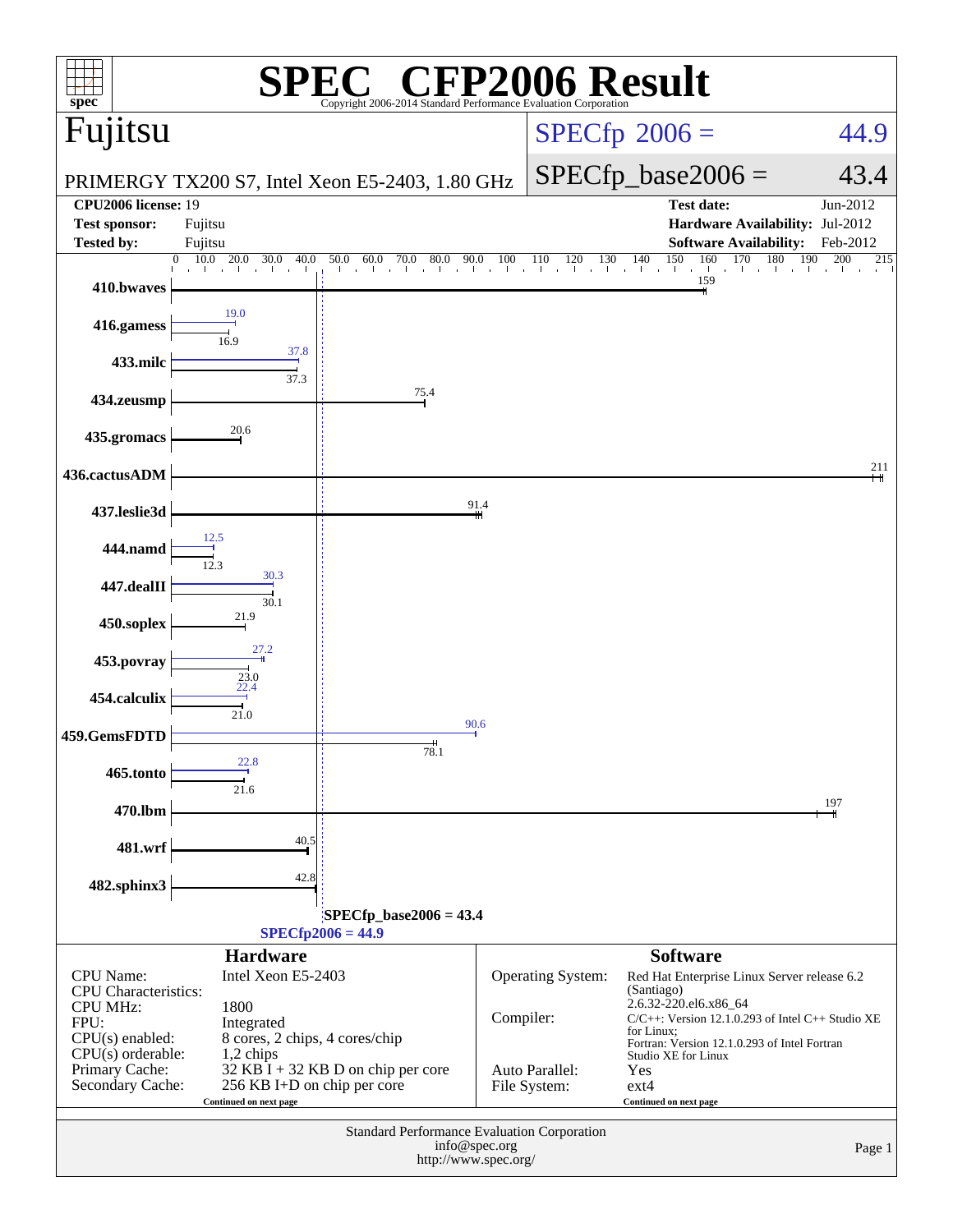| <b>SPEC CFP2006 Result</b><br>$spec^*$<br>Copyright 2006-2014 Standard Performance Evaluation Corporation |                |               |                                            |       |                |                                                                              |                             |              |                   |                               |                                 |              |
|-----------------------------------------------------------------------------------------------------------|----------------|---------------|--------------------------------------------|-------|----------------|------------------------------------------------------------------------------|-----------------------------|--------------|-------------------|-------------------------------|---------------------------------|--------------|
| Fujitsu                                                                                                   |                |               |                                            |       |                | $SPECfp2006 =$                                                               |                             |              | 44.9              |                               |                                 |              |
| PRIMERGY TX200 S7, Intel Xeon E5-2403, 1.80 GHz                                                           |                |               |                                            |       |                |                                                                              | $SPECfp\_base2006 =$        |              |                   | 43.4                          |                                 |              |
| <b>CPU2006</b> license: 19                                                                                |                |               |                                            |       |                |                                                                              |                             |              | <b>Test date:</b> |                               |                                 | Jun-2012     |
| <b>Test sponsor:</b>                                                                                      | Fujitsu        |               |                                            |       |                |                                                                              |                             |              |                   |                               | Hardware Availability: Jul-2012 |              |
| <b>Tested by:</b>                                                                                         | Fujitsu        |               |                                            |       |                |                                                                              |                             |              |                   | <b>Software Availability:</b> |                                 | Feb-2012     |
| 10 MB I+D on chip per chip<br>L3 Cache:                                                                   |                |               |                                            |       |                | <b>System State:</b><br>Run level 3 (multi-user)<br>Base Pointers:<br>64-bit |                             |              |                   |                               |                                 |              |
| Other Cache:<br>Memory:                                                                                   |                | None          | 96 GB (12 x 8 GB 2Rx4 PC3L-12800R-11, ECC, |       |                |                                                                              | Peak Pointers:<br>32/64-bit |              |                   |                               |                                 |              |
| running at 1067 MHz and CL7)<br>Other Software:<br>None                                                   |                |               |                                            |       |                |                                                                              |                             |              |                   |                               |                                 |              |
| Disk Subsystem:<br>1 x SATA, 500 GB, 7200 RPM<br>Other Hardware:<br>None                                  |                |               |                                            |       |                |                                                                              |                             |              |                   |                               |                                 |              |
| <b>Results Table</b>                                                                                      |                |               |                                            |       |                |                                                                              |                             |              |                   |                               |                                 |              |
|                                                                                                           |                |               | <b>Base</b>                                |       |                |                                                                              |                             |              | <b>Peak</b>       |                               |                                 |              |
| <b>Benchmark</b>                                                                                          | <b>Seconds</b> | Ratio         | <b>Seconds</b>                             | Ratio | <b>Seconds</b> | Ratio                                                                        | <b>Seconds</b>              | <b>Ratio</b> | <b>Seconds</b>    | <b>Ratio</b>                  | <b>Seconds</b>                  | <b>Ratio</b> |
| 410.bwayes                                                                                                | 85.6           | 159           | 85.2                                       | 159   | 85.2           | 159                                                                          | 85.6                        | 159          | 85.2              | 159                           | 85.2                            | 159          |
| 416.gamess                                                                                                | 1157           | 16.9          | 1152                                       | 17.0  | 1156           | 16.9                                                                         | 1033                        | 19.0         | 1033              | 19.0                          | 1036                            | 18.9         |
| $433$ .milc                                                                                               | 246            | 37.3          | 246                                        | 37.3  | 246            | 37.4                                                                         | 243                         | 37.8         | 243               | 37.8                          | 243                             | 37.8         |
| $434$ . zeusmp                                                                                            | 121            | 75.4          | 120                                        | 75.5  | 121            | 75.2                                                                         | 121                         | 75.4         | 120               | 75.5                          | 121                             | 75.2         |
| 435.gromacs                                                                                               | 347            | 20.6          | 347                                        | 20.6  | 346            | 20.7                                                                         | 347                         | 20.6         | 347               | 20.6                          | 346                             | 20.7         |
| 436.cactusADM                                                                                             | 57.2           | 209           | 56.6                                       | 211   | 56.4           | 212                                                                          | 57.2                        | 209          | 56.6              | 211                           | 56.4                            | 212          |
| 437.leslie3d                                                                                              | 103            | 91.4          | 102                                        | 92.5  | 104            | 90.7                                                                         | 103                         | 91.4         | 102               | 92.5                          | 104                             | 90.7         |
| 444.namd                                                                                                  | 654            | 12.3          | 654                                        | 12.3  | 654            | 12.3                                                                         | 642                         | 12.5         | 643               | 12.5                          | 642                             | 12.5         |
| 447.dealII                                                                                                | 380            | 30.1          | 380                                        | 30.1  | 378            | 30.2                                                                         | 378                         | 30.3         | 378               | 30.3                          | 379                             | 30.2         |
| $450$ .soplex                                                                                             | 381            | 21.9          | 380                                        | 22.0  | 381            | 21.9                                                                         | 381                         | 21.9         | 380               | 22.0                          | 381                             | 21.9         |
| $453$ . povray                                                                                            | 232            | 23.0          | 231                                        | 23.0  | 231            | 23.0                                                                         | 193                         | 27.5         | 198               | 26.8                          | 196                             | 27.2         |
| 454.calculix                                                                                              | 392            | 21.0          | 391                                        | 21.1  | 393            | 21.0                                                                         | 368                         | <u>22.4</u>  | 368               | 22.4                          | 370                             | 22.3         |
| 459.GemsFDTD                                                                                              | 136            | 77.9          | 136                                        | 78.1  | 134            | 78.9                                                                         | 117                         | 90.8         | <u>117</u>        | 90.6                          | 117                             | 90.5         |
| 465.tonto                                                                                                 | 454            | 21.7          | 461                                        | 21.3  | 455            | 21.6                                                                         | 431                         | 22.8         | 431               | 22.8                          | 433                             | 22.7         |
| 470.1bm                                                                                                   | 71.4           | 192           | 69.6                                       | 197   | 69.4           | 198                                                                          | 71.4                        | 192          | 69.6              | 197                           | 69.4                            | 198          |
| 481.wrf                                                                                                   | 277            | 40.4          | 276                                        | 40.5  | 275            | 40.7                                                                         | 277                         | 40.4         | 276               | 40.5                          | 275                             | 40.7         |
| $482$ .sphinx $3$                                                                                         | 453            | 43.0          | 456                                        | 42.7  | 456            | 42.8                                                                         | 453                         | 43.0         | 456               | 42.7                          | 456                             | 42.8         |
|                                                                                                           | $\mathbf{L}$   | $\sim$ $\sim$ | $\sim$                                     |       |                | $T = 1.1$                                                                    | $1 - 11 - 14$               | $2.73 - 12$  | $\cdot$           |                               |                                 |              |

Results appear in the [order in which they were run.](http://www.spec.org/auto/cpu2006/Docs/result-fields.html#RunOrder) Bold underlined text [indicates a median measurement.](http://www.spec.org/auto/cpu2006/Docs/result-fields.html#Median)

## **[Operating System Notes](http://www.spec.org/auto/cpu2006/Docs/result-fields.html#OperatingSystemNotes)**

 Stack size set to unlimited using "ulimit -s unlimited" Transparent Huge Pages enabled with: echo always > /sys/kernel/mm/redhat\_transparent\_hugepage/enabled

## **[Platform Notes](http://www.spec.org/auto/cpu2006/Docs/result-fields.html#PlatformNotes)**

 BIOS configuration: Frequency Floor Override = Enable

> Standard Performance Evaluation Corporation [info@spec.org](mailto:info@spec.org) <http://www.spec.org/>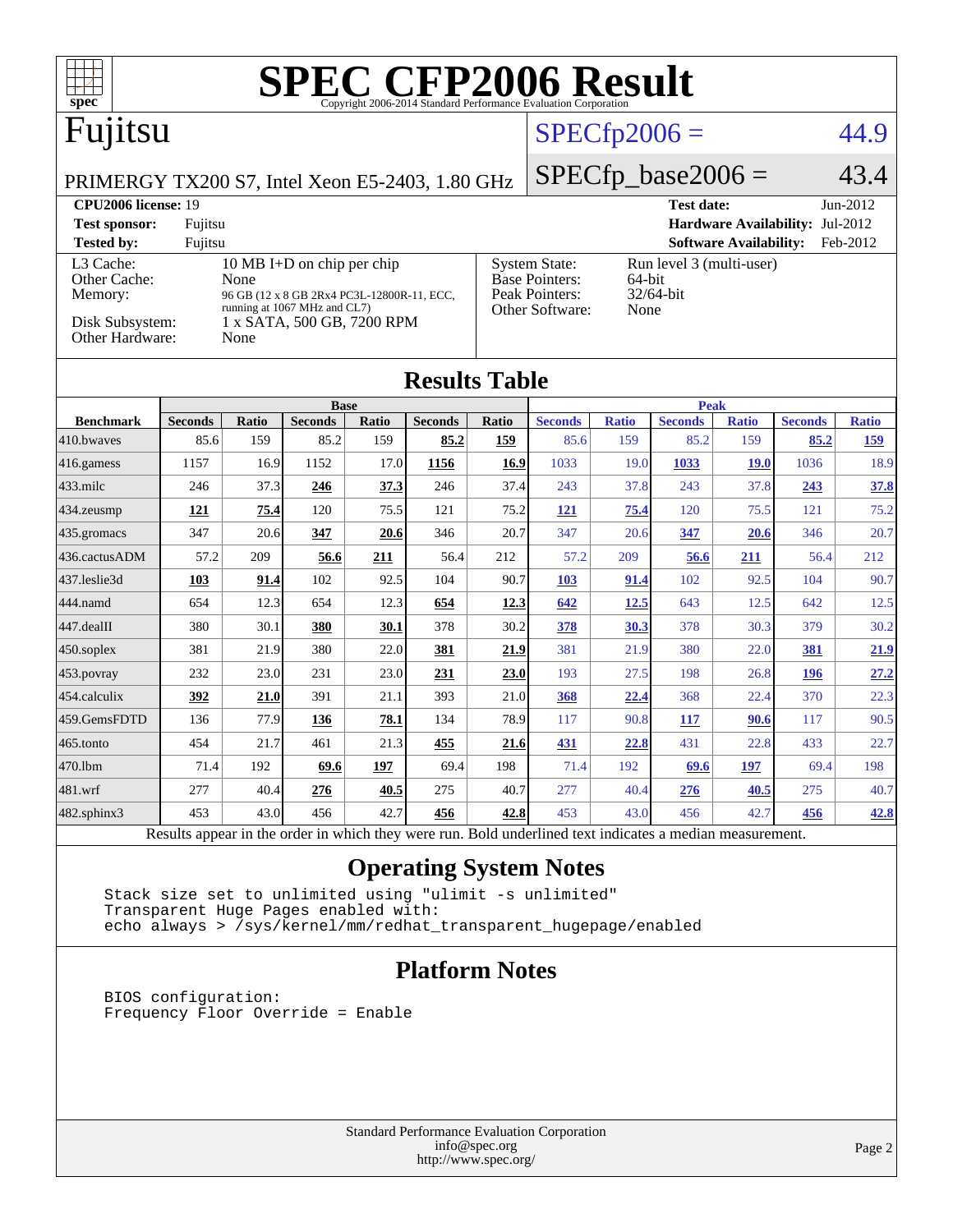

# **[SPEC CFP2006 Result](http://www.spec.org/auto/cpu2006/Docs/result-fields.html#SPECCFP2006Result)**

## Fujitsu

## $SPECfp2006 = 44.9$  $SPECfp2006 = 44.9$

PRIMERGY TX200 S7, Intel Xeon E5-2403, 1.80 GHz

#### **[CPU2006 license:](http://www.spec.org/auto/cpu2006/Docs/result-fields.html#CPU2006license)** 19 **[Test date:](http://www.spec.org/auto/cpu2006/Docs/result-fields.html#Testdate)** Jun-2012

 $SPECfp\_base2006 = 43.4$ 

**[Test sponsor:](http://www.spec.org/auto/cpu2006/Docs/result-fields.html#Testsponsor)** Fujitsu **[Hardware Availability:](http://www.spec.org/auto/cpu2006/Docs/result-fields.html#HardwareAvailability)** Jul-2012 **[Tested by:](http://www.spec.org/auto/cpu2006/Docs/result-fields.html#Testedby)** Fujitsu **[Software Availability:](http://www.spec.org/auto/cpu2006/Docs/result-fields.html#SoftwareAvailability)** Feb-2012

### **[General Notes](http://www.spec.org/auto/cpu2006/Docs/result-fields.html#GeneralNotes)**

Environment variables set by runspec before the start of the run: KMP\_AFFINITY = "granularity=fine,scatter" LD\_LIBRARY\_PATH = "/SPECcpu2006/libs/32:/SPECcpu2006/libs/64" OMP\_NUM\_THREADS = "8"

 Binaries compiled on a system with 1x E3-1270v2 CPU + 32 GB memory using RHEL6.2 For information about Fujitsu please visit: <http://www.fujitsu.com>

**[Base Compiler Invocation](http://www.spec.org/auto/cpu2006/Docs/result-fields.html#BaseCompilerInvocation)**

 $C$  benchmarks:<br>icc  $-m64$ 

[C++ benchmarks:](http://www.spec.org/auto/cpu2006/Docs/result-fields.html#CXXbenchmarks) [icpc -m64](http://www.spec.org/cpu2006/results/res2012q3/cpu2006-20120821-24265.flags.html#user_CXXbase_intel_icpc_64bit_bedb90c1146cab66620883ef4f41a67e)

[Fortran benchmarks](http://www.spec.org/auto/cpu2006/Docs/result-fields.html#Fortranbenchmarks): [ifort -m64](http://www.spec.org/cpu2006/results/res2012q3/cpu2006-20120821-24265.flags.html#user_FCbase_intel_ifort_64bit_ee9d0fb25645d0210d97eb0527dcc06e)

[Benchmarks using both Fortran and C](http://www.spec.org/auto/cpu2006/Docs/result-fields.html#BenchmarksusingbothFortranandC): [icc -m64](http://www.spec.org/cpu2006/results/res2012q3/cpu2006-20120821-24265.flags.html#user_CC_FCbase_intel_icc_64bit_0b7121f5ab7cfabee23d88897260401c) [ifort -m64](http://www.spec.org/cpu2006/results/res2012q3/cpu2006-20120821-24265.flags.html#user_CC_FCbase_intel_ifort_64bit_ee9d0fb25645d0210d97eb0527dcc06e)

## **[Base Portability Flags](http://www.spec.org/auto/cpu2006/Docs/result-fields.html#BasePortabilityFlags)**

| 410.bwaves: -DSPEC CPU LP64                 |                                                                |
|---------------------------------------------|----------------------------------------------------------------|
| 416.gamess: -DSPEC_CPU_LP64                 |                                                                |
| 433.milc: -DSPEC CPU LP64                   |                                                                |
| 434.zeusmp: - DSPEC_CPU_LP64                |                                                                |
| 435.gromacs: -DSPEC_CPU_LP64 -nofor_main    |                                                                |
| 436.cactusADM: -DSPEC CPU LP64 -nofor main  |                                                                |
| 437.leslie3d: -DSPEC CPU LP64               |                                                                |
| 444.namd: -DSPEC CPU LP64                   |                                                                |
| 447.dealII: -DSPEC_CPU LP64                 |                                                                |
| 450.soplex: -DSPEC_CPU_LP64                 |                                                                |
| 453.povray: -DSPEC_CPU_LP64                 |                                                                |
| 454.calculix: - DSPEC CPU LP64 - nofor main |                                                                |
| 459. GemsFDTD: - DSPEC CPU LP64             |                                                                |
| 465.tonto: - DSPEC CPU LP64                 |                                                                |
| 470.1bm: - DSPEC_CPU LP64                   |                                                                |
|                                             | 481.wrf: -DSPEC CPU_LP64 -DSPEC_CPU_CASE_FLAG -DSPEC_CPU_LINUX |
| 482.sphinx3: -DSPEC_CPU_LP64                |                                                                |
|                                             |                                                                |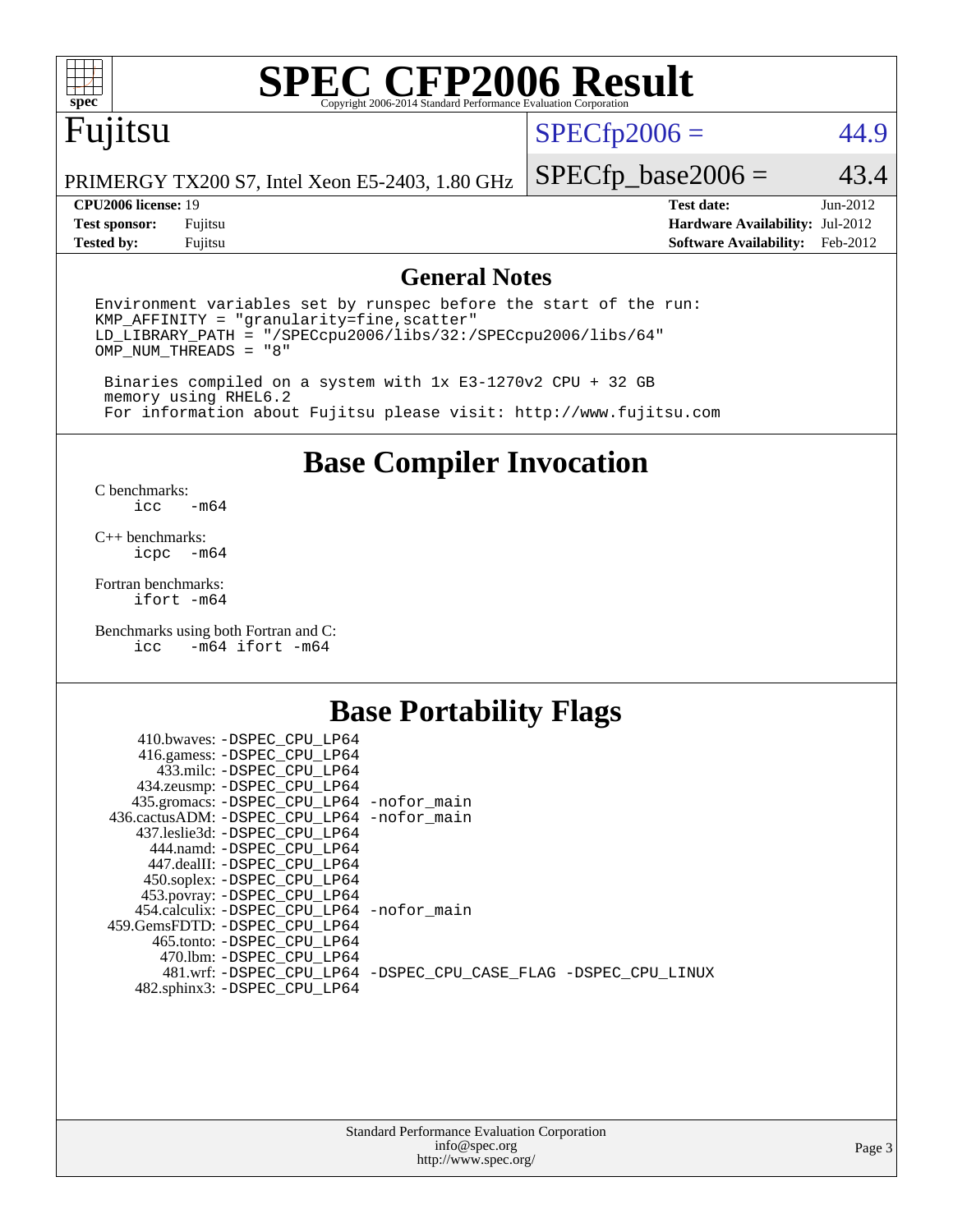

# **[SPEC CFP2006 Result](http://www.spec.org/auto/cpu2006/Docs/result-fields.html#SPECCFP2006Result)**

## Fujitsu

 $SPECTp2006 = 44.9$ 

PRIMERGY TX200 S7, Intel Xeon E5-2403, 1.80 GHz

**[Tested by:](http://www.spec.org/auto/cpu2006/Docs/result-fields.html#Testedby)** Fujitsu **[Software Availability:](http://www.spec.org/auto/cpu2006/Docs/result-fields.html#SoftwareAvailability)** Feb-2012

**[CPU2006 license:](http://www.spec.org/auto/cpu2006/Docs/result-fields.html#CPU2006license)** 19 **[Test date:](http://www.spec.org/auto/cpu2006/Docs/result-fields.html#Testdate)** Jun-2012 **[Test sponsor:](http://www.spec.org/auto/cpu2006/Docs/result-fields.html#Testsponsor)** Fujitsu **[Hardware Availability:](http://www.spec.org/auto/cpu2006/Docs/result-fields.html#HardwareAvailability)** Jul-2012

 $SPECTp\_base2006 = 43.4$ 

## **[Base Optimization Flags](http://www.spec.org/auto/cpu2006/Docs/result-fields.html#BaseOptimizationFlags)**

[C benchmarks](http://www.spec.org/auto/cpu2006/Docs/result-fields.html#Cbenchmarks): [-xAVX](http://www.spec.org/cpu2006/results/res2012q3/cpu2006-20120821-24265.flags.html#user_CCbase_f-xAVX) [-ipo](http://www.spec.org/cpu2006/results/res2012q3/cpu2006-20120821-24265.flags.html#user_CCbase_f-ipo) [-O3](http://www.spec.org/cpu2006/results/res2012q3/cpu2006-20120821-24265.flags.html#user_CCbase_f-O3) [-no-prec-div](http://www.spec.org/cpu2006/results/res2012q3/cpu2006-20120821-24265.flags.html#user_CCbase_f-no-prec-div) [-static](http://www.spec.org/cpu2006/results/res2012q3/cpu2006-20120821-24265.flags.html#user_CCbase_f-static) [-parallel](http://www.spec.org/cpu2006/results/res2012q3/cpu2006-20120821-24265.flags.html#user_CCbase_f-parallel) [-opt-prefetch](http://www.spec.org/cpu2006/results/res2012q3/cpu2006-20120821-24265.flags.html#user_CCbase_f-opt-prefetch) [-ansi-alias](http://www.spec.org/cpu2006/results/res2012q3/cpu2006-20120821-24265.flags.html#user_CCbase_f-ansi-alias) [C++ benchmarks:](http://www.spec.org/auto/cpu2006/Docs/result-fields.html#CXXbenchmarks) [-xAVX](http://www.spec.org/cpu2006/results/res2012q3/cpu2006-20120821-24265.flags.html#user_CXXbase_f-xAVX) [-ipo](http://www.spec.org/cpu2006/results/res2012q3/cpu2006-20120821-24265.flags.html#user_CXXbase_f-ipo) [-O3](http://www.spec.org/cpu2006/results/res2012q3/cpu2006-20120821-24265.flags.html#user_CXXbase_f-O3) [-no-prec-div](http://www.spec.org/cpu2006/results/res2012q3/cpu2006-20120821-24265.flags.html#user_CXXbase_f-no-prec-div) [-static](http://www.spec.org/cpu2006/results/res2012q3/cpu2006-20120821-24265.flags.html#user_CXXbase_f-static) [-opt-prefetch](http://www.spec.org/cpu2006/results/res2012q3/cpu2006-20120821-24265.flags.html#user_CXXbase_f-opt-prefetch) [-ansi-alias](http://www.spec.org/cpu2006/results/res2012q3/cpu2006-20120821-24265.flags.html#user_CXXbase_f-ansi-alias) [Fortran benchmarks](http://www.spec.org/auto/cpu2006/Docs/result-fields.html#Fortranbenchmarks): [-xAVX](http://www.spec.org/cpu2006/results/res2012q3/cpu2006-20120821-24265.flags.html#user_FCbase_f-xAVX) [-ipo](http://www.spec.org/cpu2006/results/res2012q3/cpu2006-20120821-24265.flags.html#user_FCbase_f-ipo) [-O3](http://www.spec.org/cpu2006/results/res2012q3/cpu2006-20120821-24265.flags.html#user_FCbase_f-O3) [-no-prec-div](http://www.spec.org/cpu2006/results/res2012q3/cpu2006-20120821-24265.flags.html#user_FCbase_f-no-prec-div) [-static](http://www.spec.org/cpu2006/results/res2012q3/cpu2006-20120821-24265.flags.html#user_FCbase_f-static) [-parallel](http://www.spec.org/cpu2006/results/res2012q3/cpu2006-20120821-24265.flags.html#user_FCbase_f-parallel) [-opt-prefetch](http://www.spec.org/cpu2006/results/res2012q3/cpu2006-20120821-24265.flags.html#user_FCbase_f-opt-prefetch) [Benchmarks using both Fortran and C](http://www.spec.org/auto/cpu2006/Docs/result-fields.html#BenchmarksusingbothFortranandC):

[-xAVX](http://www.spec.org/cpu2006/results/res2012q3/cpu2006-20120821-24265.flags.html#user_CC_FCbase_f-xAVX) [-ipo](http://www.spec.org/cpu2006/results/res2012q3/cpu2006-20120821-24265.flags.html#user_CC_FCbase_f-ipo) [-O3](http://www.spec.org/cpu2006/results/res2012q3/cpu2006-20120821-24265.flags.html#user_CC_FCbase_f-O3) [-no-prec-div](http://www.spec.org/cpu2006/results/res2012q3/cpu2006-20120821-24265.flags.html#user_CC_FCbase_f-no-prec-div) [-static](http://www.spec.org/cpu2006/results/res2012q3/cpu2006-20120821-24265.flags.html#user_CC_FCbase_f-static) [-parallel](http://www.spec.org/cpu2006/results/res2012q3/cpu2006-20120821-24265.flags.html#user_CC_FCbase_f-parallel) [-opt-prefetch](http://www.spec.org/cpu2006/results/res2012q3/cpu2006-20120821-24265.flags.html#user_CC_FCbase_f-opt-prefetch) [-ansi-alias](http://www.spec.org/cpu2006/results/res2012q3/cpu2006-20120821-24265.flags.html#user_CC_FCbase_f-ansi-alias)

## **[Peak Compiler Invocation](http://www.spec.org/auto/cpu2006/Docs/result-fields.html#PeakCompilerInvocation)**

[C benchmarks](http://www.spec.org/auto/cpu2006/Docs/result-fields.html#Cbenchmarks):  $\text{icc}$  -m64

[C++ benchmarks:](http://www.spec.org/auto/cpu2006/Docs/result-fields.html#CXXbenchmarks) [icpc -m64](http://www.spec.org/cpu2006/results/res2012q3/cpu2006-20120821-24265.flags.html#user_CXXpeak_intel_icpc_64bit_bedb90c1146cab66620883ef4f41a67e)

[Fortran benchmarks](http://www.spec.org/auto/cpu2006/Docs/result-fields.html#Fortranbenchmarks): [ifort -m64](http://www.spec.org/cpu2006/results/res2012q3/cpu2006-20120821-24265.flags.html#user_FCpeak_intel_ifort_64bit_ee9d0fb25645d0210d97eb0527dcc06e)

[Benchmarks using both Fortran and C](http://www.spec.org/auto/cpu2006/Docs/result-fields.html#BenchmarksusingbothFortranandC): [icc -m64](http://www.spec.org/cpu2006/results/res2012q3/cpu2006-20120821-24265.flags.html#user_CC_FCpeak_intel_icc_64bit_0b7121f5ab7cfabee23d88897260401c) [ifort -m64](http://www.spec.org/cpu2006/results/res2012q3/cpu2006-20120821-24265.flags.html#user_CC_FCpeak_intel_ifort_64bit_ee9d0fb25645d0210d97eb0527dcc06e)

## **[Peak Portability Flags](http://www.spec.org/auto/cpu2006/Docs/result-fields.html#PeakPortabilityFlags)**

Same as Base Portability Flags

## **[Peak Optimization Flags](http://www.spec.org/auto/cpu2006/Docs/result-fields.html#PeakOptimizationFlags)**

[C benchmarks](http://www.spec.org/auto/cpu2006/Docs/result-fields.html#Cbenchmarks):

433.milc:  $-x$ AVX(pass 2)  $-p$ rof-gen(pass 1)  $-p$ po(pass 2)  $-03$ (pass 2) [-no-prec-div](http://www.spec.org/cpu2006/results/res2012q3/cpu2006-20120821-24265.flags.html#user_peakPASS2_CFLAGSPASS2_LDFLAGS433_milc_f-no-prec-div)(pass 2) [-prof-use](http://www.spec.org/cpu2006/results/res2012q3/cpu2006-20120821-24265.flags.html#user_peakPASS2_CFLAGSPASS2_LDFLAGS433_milc_prof_use_bccf7792157ff70d64e32fe3e1250b55)(pass 2) [-static](http://www.spec.org/cpu2006/results/res2012q3/cpu2006-20120821-24265.flags.html#user_peakOPTIMIZE433_milc_f-static) [-auto-ilp32](http://www.spec.org/cpu2006/results/res2012q3/cpu2006-20120821-24265.flags.html#user_peakCOPTIMIZE433_milc_f-auto-ilp32) [-ansi-alias](http://www.spec.org/cpu2006/results/res2012q3/cpu2006-20120821-24265.flags.html#user_peakCOPTIMIZE433_milc_f-ansi-alias)

 $470$ .lbm: basepeak = yes

 $482$ .sphinx3: basepeak = yes

Continued on next page

Standard Performance Evaluation Corporation [info@spec.org](mailto:info@spec.org) <http://www.spec.org/>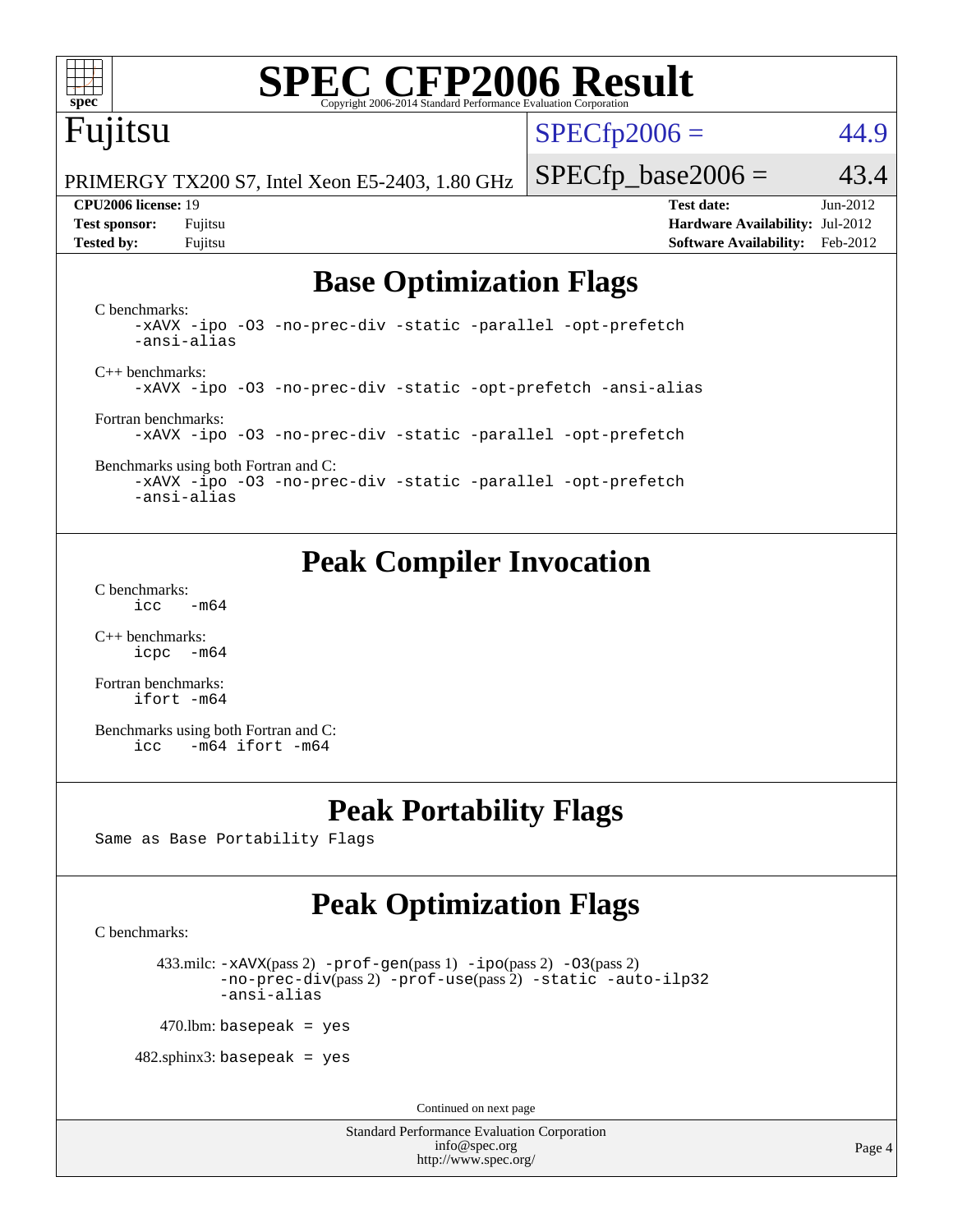

 453.povray: [-xAVX](http://www.spec.org/cpu2006/results/res2012q3/cpu2006-20120821-24265.flags.html#user_peakPASS2_CXXFLAGSPASS2_LDFLAGS453_povray_f-xAVX)(pass 2) [-prof-gen](http://www.spec.org/cpu2006/results/res2012q3/cpu2006-20120821-24265.flags.html#user_peakPASS1_CXXFLAGSPASS1_LDFLAGS453_povray_prof_gen_e43856698f6ca7b7e442dfd80e94a8fc)(pass 1) [-ipo](http://www.spec.org/cpu2006/results/res2012q3/cpu2006-20120821-24265.flags.html#user_peakPASS2_CXXFLAGSPASS2_LDFLAGS453_povray_f-ipo)(pass 2) [-O3](http://www.spec.org/cpu2006/results/res2012q3/cpu2006-20120821-24265.flags.html#user_peakPASS2_CXXFLAGSPASS2_LDFLAGS453_povray_f-O3)(pass 2) [-no-prec-div](http://www.spec.org/cpu2006/results/res2012q3/cpu2006-20120821-24265.flags.html#user_peakPASS2_CXXFLAGSPASS2_LDFLAGS453_povray_f-no-prec-div)(pass 2) [-prof-use](http://www.spec.org/cpu2006/results/res2012q3/cpu2006-20120821-24265.flags.html#user_peakPASS2_CXXFLAGSPASS2_LDFLAGS453_povray_prof_use_bccf7792157ff70d64e32fe3e1250b55)(pass 2) [-unroll4](http://www.spec.org/cpu2006/results/res2012q3/cpu2006-20120821-24265.flags.html#user_peakCXXOPTIMIZE453_povray_f-unroll_4e5e4ed65b7fd20bdcd365bec371b81f) [-ansi-alias](http://www.spec.org/cpu2006/results/res2012q3/cpu2006-20120821-24265.flags.html#user_peakCXXOPTIMIZE453_povray_f-ansi-alias)

[Fortran benchmarks](http://www.spec.org/auto/cpu2006/Docs/result-fields.html#Fortranbenchmarks):

 $410.bwaves: basepeak = yes$ 

 416.gamess: [-xAVX](http://www.spec.org/cpu2006/results/res2012q3/cpu2006-20120821-24265.flags.html#user_peakPASS2_FFLAGSPASS2_LDFLAGS416_gamess_f-xAVX)(pass 2) [-prof-gen](http://www.spec.org/cpu2006/results/res2012q3/cpu2006-20120821-24265.flags.html#user_peakPASS1_FFLAGSPASS1_LDFLAGS416_gamess_prof_gen_e43856698f6ca7b7e442dfd80e94a8fc)(pass 1) [-ipo](http://www.spec.org/cpu2006/results/res2012q3/cpu2006-20120821-24265.flags.html#user_peakPASS2_FFLAGSPASS2_LDFLAGS416_gamess_f-ipo)(pass 2) [-O3](http://www.spec.org/cpu2006/results/res2012q3/cpu2006-20120821-24265.flags.html#user_peakPASS2_FFLAGSPASS2_LDFLAGS416_gamess_f-O3)(pass 2) [-no-prec-div](http://www.spec.org/cpu2006/results/res2012q3/cpu2006-20120821-24265.flags.html#user_peakPASS2_FFLAGSPASS2_LDFLAGS416_gamess_f-no-prec-div)(pass 2) [-prof-use](http://www.spec.org/cpu2006/results/res2012q3/cpu2006-20120821-24265.flags.html#user_peakPASS2_FFLAGSPASS2_LDFLAGS416_gamess_prof_use_bccf7792157ff70d64e32fe3e1250b55)(pass 2) [-unroll2](http://www.spec.org/cpu2006/results/res2012q3/cpu2006-20120821-24265.flags.html#user_peakOPTIMIZE416_gamess_f-unroll_784dae83bebfb236979b41d2422d7ec2) [-inline-level=0](http://www.spec.org/cpu2006/results/res2012q3/cpu2006-20120821-24265.flags.html#user_peakOPTIMIZE416_gamess_f-inline-level_318d07a09274ad25e8d15dbfaa68ba50) [-scalar-rep-](http://www.spec.org/cpu2006/results/res2012q3/cpu2006-20120821-24265.flags.html#user_peakOPTIMIZE416_gamess_f-disablescalarrep_abbcad04450fb118e4809c81d83c8a1d) [-static](http://www.spec.org/cpu2006/results/res2012q3/cpu2006-20120821-24265.flags.html#user_peakOPTIMIZE416_gamess_f-static)

434.zeusmp: basepeak = yes

437.leslie3d: basepeak = yes

 459.GemsFDTD: [-xSSE4.2](http://www.spec.org/cpu2006/results/res2012q3/cpu2006-20120821-24265.flags.html#user_peakPASS2_FFLAGSPASS2_LDFLAGS459_GemsFDTD_f-xSSE42_f91528193cf0b216347adb8b939d4107)(pass 2) [-prof-gen](http://www.spec.org/cpu2006/results/res2012q3/cpu2006-20120821-24265.flags.html#user_peakPASS1_FFLAGSPASS1_LDFLAGS459_GemsFDTD_prof_gen_e43856698f6ca7b7e442dfd80e94a8fc)(pass 1) [-ipo](http://www.spec.org/cpu2006/results/res2012q3/cpu2006-20120821-24265.flags.html#user_peakPASS2_FFLAGSPASS2_LDFLAGS459_GemsFDTD_f-ipo)(pass 2) [-O3](http://www.spec.org/cpu2006/results/res2012q3/cpu2006-20120821-24265.flags.html#user_peakPASS2_FFLAGSPASS2_LDFLAGS459_GemsFDTD_f-O3)(pass 2) [-no-prec-div](http://www.spec.org/cpu2006/results/res2012q3/cpu2006-20120821-24265.flags.html#user_peakPASS2_FFLAGSPASS2_LDFLAGS459_GemsFDTD_f-no-prec-div)(pass 2) [-prof-use](http://www.spec.org/cpu2006/results/res2012q3/cpu2006-20120821-24265.flags.html#user_peakPASS2_FFLAGSPASS2_LDFLAGS459_GemsFDTD_prof_use_bccf7792157ff70d64e32fe3e1250b55)(pass 2) [-unroll2](http://www.spec.org/cpu2006/results/res2012q3/cpu2006-20120821-24265.flags.html#user_peakOPTIMIZE459_GemsFDTD_f-unroll_784dae83bebfb236979b41d2422d7ec2) [-inline-level=0](http://www.spec.org/cpu2006/results/res2012q3/cpu2006-20120821-24265.flags.html#user_peakOPTIMIZE459_GemsFDTD_f-inline-level_318d07a09274ad25e8d15dbfaa68ba50) [-opt-prefetch](http://www.spec.org/cpu2006/results/res2012q3/cpu2006-20120821-24265.flags.html#user_peakOPTIMIZE459_GemsFDTD_f-opt-prefetch) [-parallel](http://www.spec.org/cpu2006/results/res2012q3/cpu2006-20120821-24265.flags.html#user_peakOPTIMIZE459_GemsFDTD_f-parallel)

 465.tonto: [-xAVX](http://www.spec.org/cpu2006/results/res2012q3/cpu2006-20120821-24265.flags.html#user_peakPASS2_FFLAGSPASS2_LDFLAGS465_tonto_f-xAVX)(pass 2) [-prof-gen](http://www.spec.org/cpu2006/results/res2012q3/cpu2006-20120821-24265.flags.html#user_peakPASS1_FFLAGSPASS1_LDFLAGS465_tonto_prof_gen_e43856698f6ca7b7e442dfd80e94a8fc)(pass 1) [-ipo](http://www.spec.org/cpu2006/results/res2012q3/cpu2006-20120821-24265.flags.html#user_peakPASS2_FFLAGSPASS2_LDFLAGS465_tonto_f-ipo)(pass 2) [-O3](http://www.spec.org/cpu2006/results/res2012q3/cpu2006-20120821-24265.flags.html#user_peakPASS2_FFLAGSPASS2_LDFLAGS465_tonto_f-O3)(pass 2) [-no-prec-div](http://www.spec.org/cpu2006/results/res2012q3/cpu2006-20120821-24265.flags.html#user_peakPASS2_FFLAGSPASS2_LDFLAGS465_tonto_f-no-prec-div)(pass 2) [-prof-use](http://www.spec.org/cpu2006/results/res2012q3/cpu2006-20120821-24265.flags.html#user_peakPASS2_FFLAGSPASS2_LDFLAGS465_tonto_prof_use_bccf7792157ff70d64e32fe3e1250b55)(pass 2) [-inline-calloc](http://www.spec.org/cpu2006/results/res2012q3/cpu2006-20120821-24265.flags.html#user_peakOPTIMIZE465_tonto_f-inline-calloc) [-opt-malloc-options=3](http://www.spec.org/cpu2006/results/res2012q3/cpu2006-20120821-24265.flags.html#user_peakOPTIMIZE465_tonto_f-opt-malloc-options_13ab9b803cf986b4ee62f0a5998c2238) [-auto](http://www.spec.org/cpu2006/results/res2012q3/cpu2006-20120821-24265.flags.html#user_peakOPTIMIZE465_tonto_f-auto) [-unroll4](http://www.spec.org/cpu2006/results/res2012q3/cpu2006-20120821-24265.flags.html#user_peakOPTIMIZE465_tonto_f-unroll_4e5e4ed65b7fd20bdcd365bec371b81f)

[Benchmarks using both Fortran and C](http://www.spec.org/auto/cpu2006/Docs/result-fields.html#BenchmarksusingbothFortranandC):

 435.gromacs: basepeak = yes  $436.cactusADM: basepeak = yes$  454.calculix: [-xAVX](http://www.spec.org/cpu2006/results/res2012q3/cpu2006-20120821-24265.flags.html#user_peakOPTIMIZE454_calculix_f-xAVX) [-ipo](http://www.spec.org/cpu2006/results/res2012q3/cpu2006-20120821-24265.flags.html#user_peakOPTIMIZE454_calculix_f-ipo) [-O3](http://www.spec.org/cpu2006/results/res2012q3/cpu2006-20120821-24265.flags.html#user_peakOPTIMIZE454_calculix_f-O3) [-no-prec-div](http://www.spec.org/cpu2006/results/res2012q3/cpu2006-20120821-24265.flags.html#user_peakOPTIMIZE454_calculix_f-no-prec-div) [-auto-ilp32](http://www.spec.org/cpu2006/results/res2012q3/cpu2006-20120821-24265.flags.html#user_peakCOPTIMIZE454_calculix_f-auto-ilp32) [-ansi-alias](http://www.spec.org/cpu2006/results/res2012q3/cpu2006-20120821-24265.flags.html#user_peakCOPTIMIZE454_calculix_f-ansi-alias)  $481.$ wrf: basepeak = yes

The flags files that were used to format this result can be browsed at <http://www.spec.org/cpu2006/flags/Intel-ic12.1-official-linux64.20111122.html> <http://www.spec.org/cpu2006/flags/Fujitsu-Platform.20120320.html>

> Standard Performance Evaluation Corporation [info@spec.org](mailto:info@spec.org) <http://www.spec.org/>